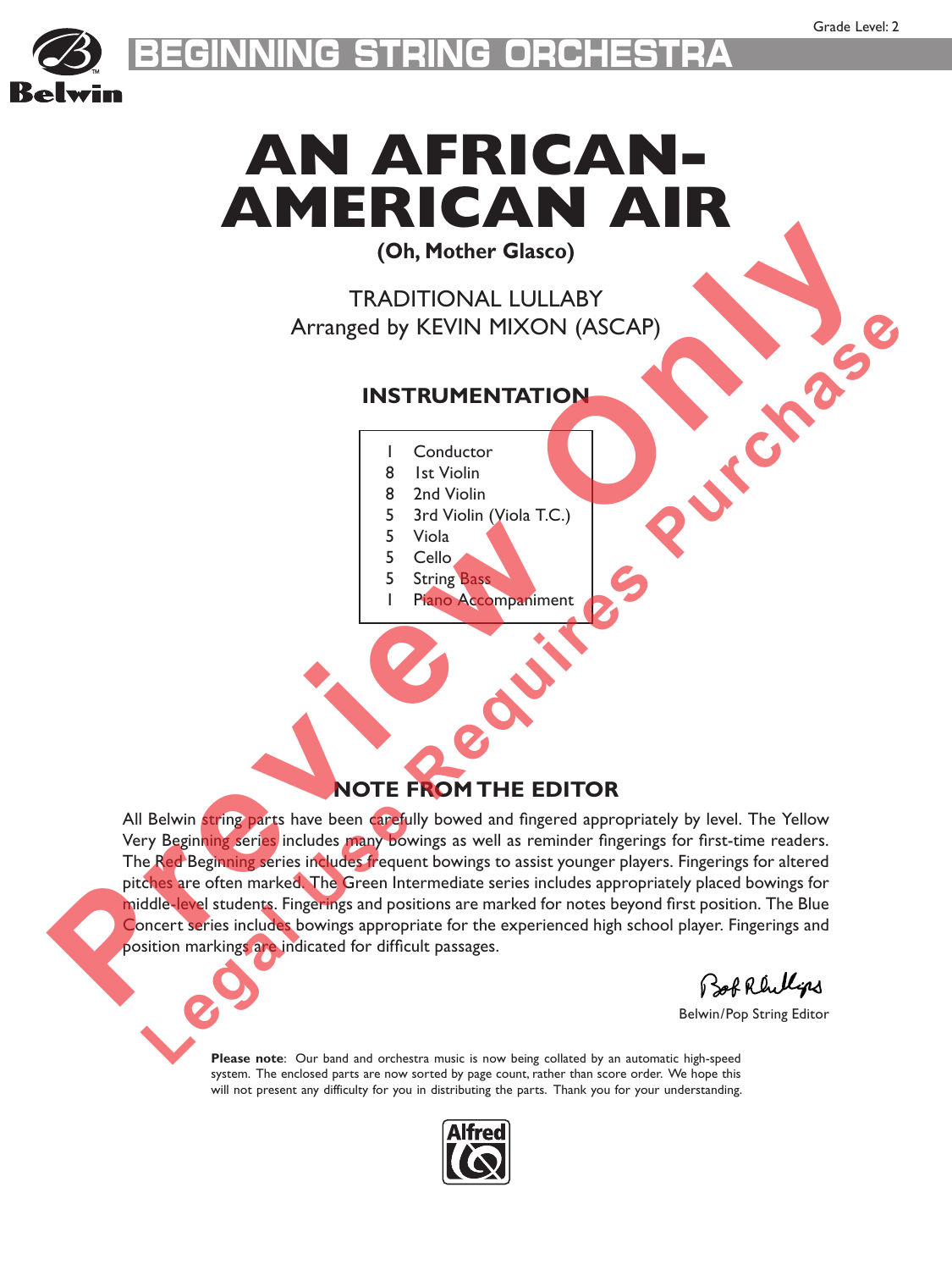#### **program notes**

Simply titled "Lullaby" in John H. Work's *American Negro Songs* (published in 1940), this tune has also been known by the first three words of its lyrics:

> *Oh, Mother Glasco, where's your lamb? I left him down in the meadow. Birds and the bees, Singing in the trees. Poor little lamb says 'Mother.'*

#### **notes to the conductor**

Strive to play with a consistently legato sound, like a voice one might use when singing small children to sleep. To help younger players, the tempo is steady throughout with the exception of the fermata at the end. I hope this piece will serve as an effective and engaging introduction to, or continued experience with, the skills needed when playing legato musical styles, in addition to exposing students to the rich musical history of African-American music. State Country in the first three words of its lyrics:<br>
The film down in the meetdow.<br>
The film down in the meetdow.<br>
Preview Country Supplementary is the control of the base,<br>
Preview Only with a construction of African Am Bright in the Deet.<br>
Your little lamb say: Wather.<br>
Your little lamb say: Wather.<br>
NOTES TO THE CONDUCTOR<br>
Notice to play with a consistently legate sound, like a voice one might use when singing and private the<br>
the end.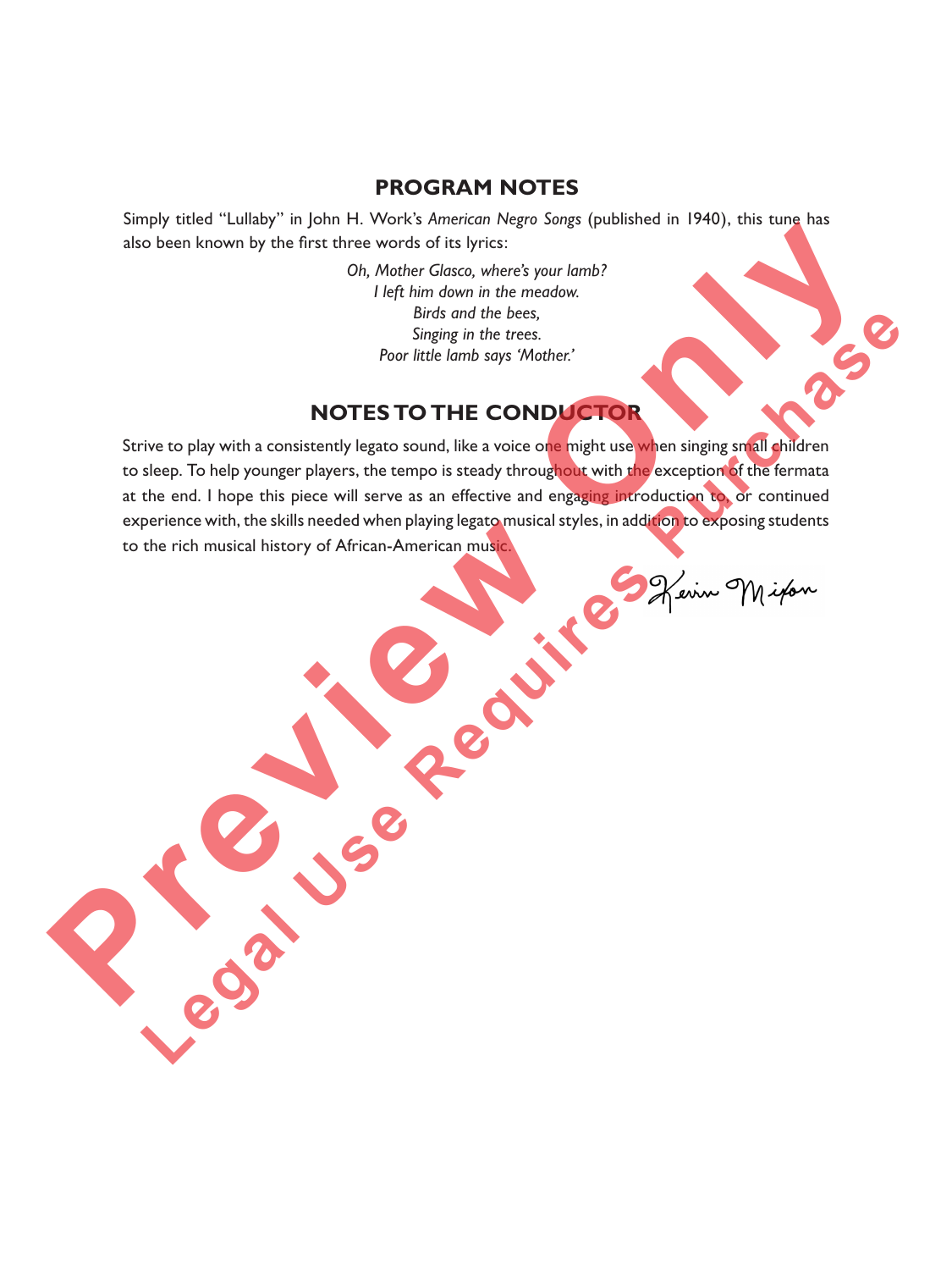## **An African-American Air** (Oh, Mother Glasco)

 $\pmb{\Phi}$  $\pmb{\Phi}$ B <u>.</u> <u>.</u>  $\pmb{\Phi}$ <u>.</u> # # # # # # # 4 4 4 4 4 4 4 4 4 4 4 4 4 4 **Cello Violins Viola (Violin III) String Bass Piano Accompaniment I II (Strings) Sempre legato**  $\boldsymbol{J} = 70$ **Sempre legato**  $\sqrt{ } = 70$ œ ≥  $p$ œ ≥ **e** e e e<br>p  $\frac{V}{I}$  $\frac{1}{\bullet}$  $\overline{\phantom{a}}$ ≤  $\boldsymbol{p}$ <sup>Ó</sup> <sup>Œ</sup> <sup>œ</sup> ≤  $\boldsymbol{p}$ ∑ œ p  $\overline{\cdot}$  $\frac{1}{\epsilon}$  $\frac{1}{\cdot}$ œœ œ œ 1 ∑ **Play**  $\bullet$ ≤ œ œ œ œ œ œ ≥ <del>. . . .</del> . ≤ œ œ ≥  $\bullet$   $\bullet$   $\bullet$ 4 œ ™<br>■ <del>● ●</del><br>━ <del>●</del>  $\overrightarrow{a}$  $\frac{1}{2}$  $mp.$ œ œ œ  $\bullet$ œ œ  $\mathbf{E}$  $\frac{1}{\sqrt{2}}$ œœ  $\mathbf{m} \mathbf{p}$ œ œ 2 <sup>œ</sup> <sup>œ</sup> <sup>œ</sup> <sup>œ</sup> <sup>œ</sup> œ ≥  $m f$  $\overline{\qquad \qquad }$ ≤ œ œ ≥  $\frac{1}{m}$   $\frac{1}{m}$   $\frac{1}{m}$ ≤ œ œ  $\frac{1}{\frac{1}{2}}$   $\frac{1}{\frac{1}{2}}$   $\frac{1}{2}$   $\frac{1}{2}$   $\frac{1}{2}$   $\frac{1}{2}$   $\frac{1}{2}$   $\frac{1}{2}$   $\frac{1}{2}$   $\frac{1}{2}$   $\frac{1}{2}$   $\frac{1}{2}$   $\frac{1}{2}$   $\frac{1}{2}$   $\frac{1}{2}$   $\frac{1}{2}$   $\frac{1}{2}$   $\frac{1}{2}$   $\frac{1}{2}$   $\frac{1}{2}$   $\frac{1}{2}$  ≤ œ 。<br>P mf œ œ ˙ ≥  $<$  mf œ œ œ œ  $\eta f$ œ  $\frac{1}{\cdot}$ œ œ  $\frac{1}{\sqrt{2}}$ œ 3 œ œ œ œ œ  $^{\circ}$  $\frac{v}{\sqrt{2}}$  $\overline{\sigma}$   $\overline{\sigma}$ ˙ œ œ œ ≤ œ≥ <sup>œ</sup> <sup>œ</sup> ≤ œ œ œ ≤ œ  $\frac{1}{2}$ ≤ œ œ  $\bullet$ 。<br>。 <sub>卷</sub> œ 4 œ  $\therefore$ œ ∕ ©∟ ≥  $\overline{z}$ 4 w <u>प</u>  $\frac{1}{\mathbf{e}}$ ≥ , ˙ ∨<br>≃ i<br>P ˙ ∨<br>~  $\geq$ ˙˙˙  $\frac{1}{2}$ ˙˙˙ 5 ˙  $\overline{\phantom{a}}$  $\overline{\phantom{0}}$  $\overline{z}$  $\pmb{\Phi}$  $\pmb{\Phi}$ B  $\ddot{\mathbf{e}}$ <u>9:</u>  $\pmb{\Phi}$ <u>9:</u> # # # # # # # **Cello Vlns. Vla. (Vln. III) Str. Bass Piano Accomp. I II** ∑  $\overline{\mathbf{c}}$ ≥ p ˙  $\overline{\phantom{0}}$ ≥ p  $\overset{.}{\mathbf{P}}$ ˙. ≥  $\overline{p}$ œ ≤ **ّ.**<br>P <sup>p</sup> <sup>œ</sup>  $\frac{1}{2}$ œ  $\hat{e}$ ,  $\hat{e}$ ,  $\hat{e}$ ,  $\hat{e}$ 6 ˙. p œ ∑  $\leftarrow$  $\frac{V}{2}$ ˙ **P** ≤  $\overset{.}{\mathsf{P}}$ w w œ  $\bigoplus_{i=1}^n \bigoplus_{j=1}^n \bigoplus_{j=1}^n$  $\frac{1}{2}$ 7 o<br>O **(Strings)** 8 8 œ ≥ p  $\mathbf{E}$ œ ≥  $\overline{\mathcal{O}}$ ∑ ∑ ∑ œ œ p œ  $\frac{1}{2}$  :  $\cdot$   $\cdot$ œ 8 ∑  $\overline{\cdot}$ ≤ <u>e e e e</u>  $\overline{\mathbf{e}}$ ≥  $\frac{1}{\epsilon}$ ≤ œ ∑ ∑ ∑ œ  $\cdot$   $\cdot$ œ  $\frac{1}{\cdot}$  .  $\frac{1}{2}$ œ œ œ 9 ∑  $\overline{C}$  $\overline{\phantom{a}}$ ∑  $\overrightarrow{z}$ ≤  $\overrightarrow{a}$  $\boldsymbol{p}$  $\hat{\Box}$ :  $\dddot{\bullet}$  $\begin{array}{ccc} \bullet & \bullet & \bullet & \bullet \\ \bullet & \bullet & \bullet & \bullet \end{array}$ 10  $\overrightarrow{a}$ œ Traditional Lullaby Arranged by Kevin Mixon (ASCAP) **CONDUCTOR SCORE** Duration - 2:50 **Preview Only Legal Use Requires Purchase**

> **© 2007 BELWIN MILLS PUBLISHING CORP. (ASCAP), a division of ALFRED PUBLISHING CO., INC. All Rights Reserved including Public Performance**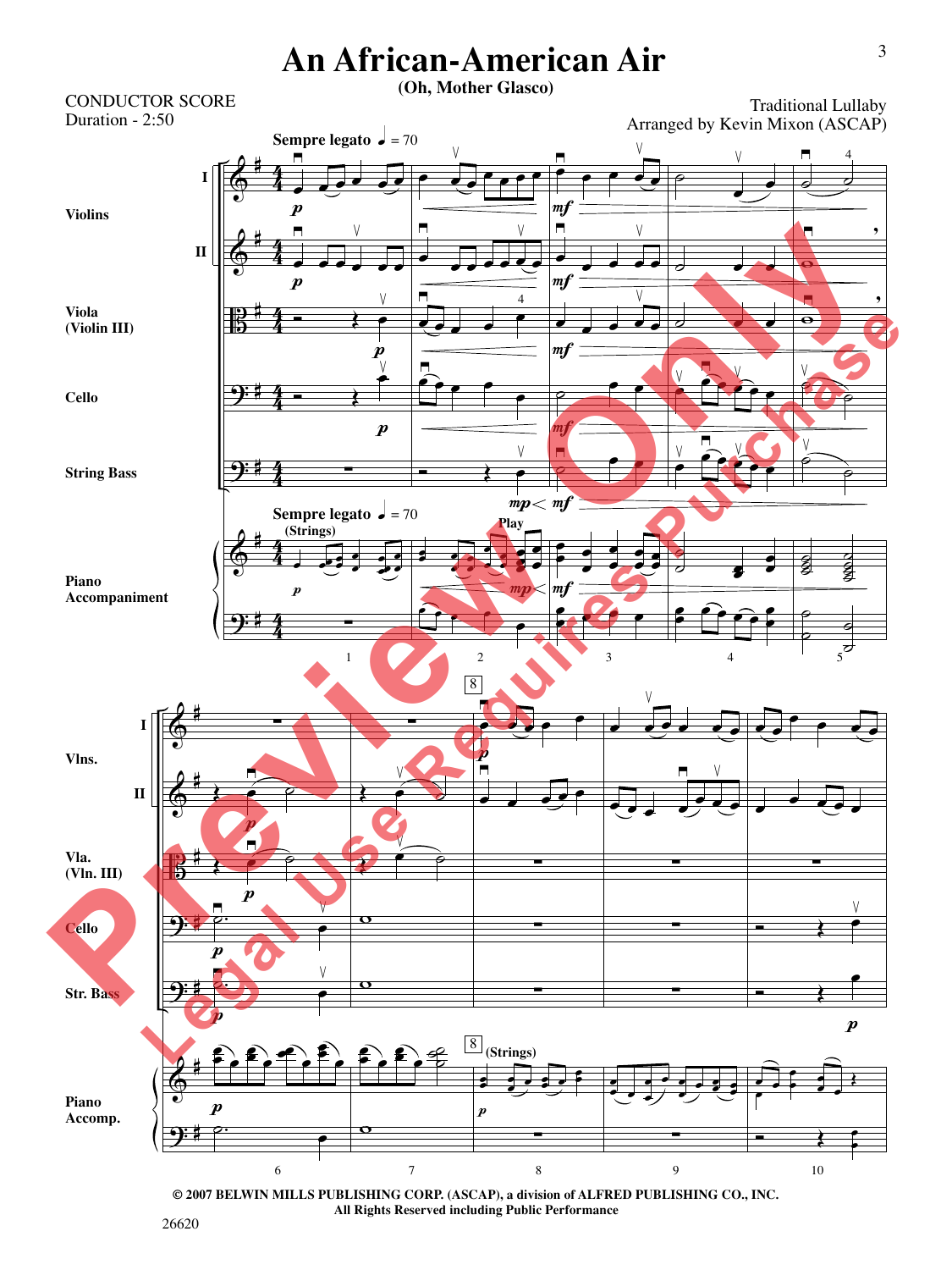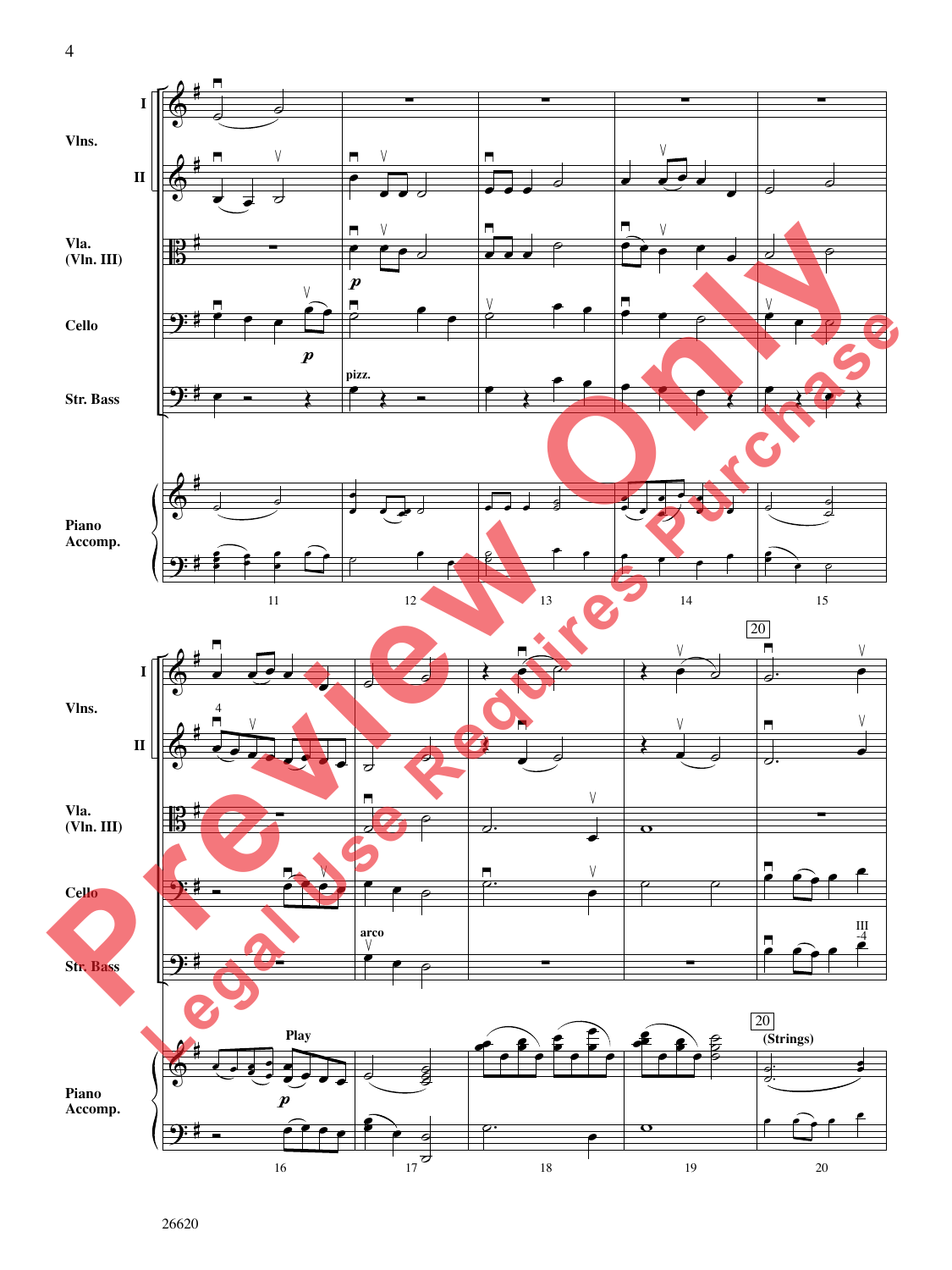

5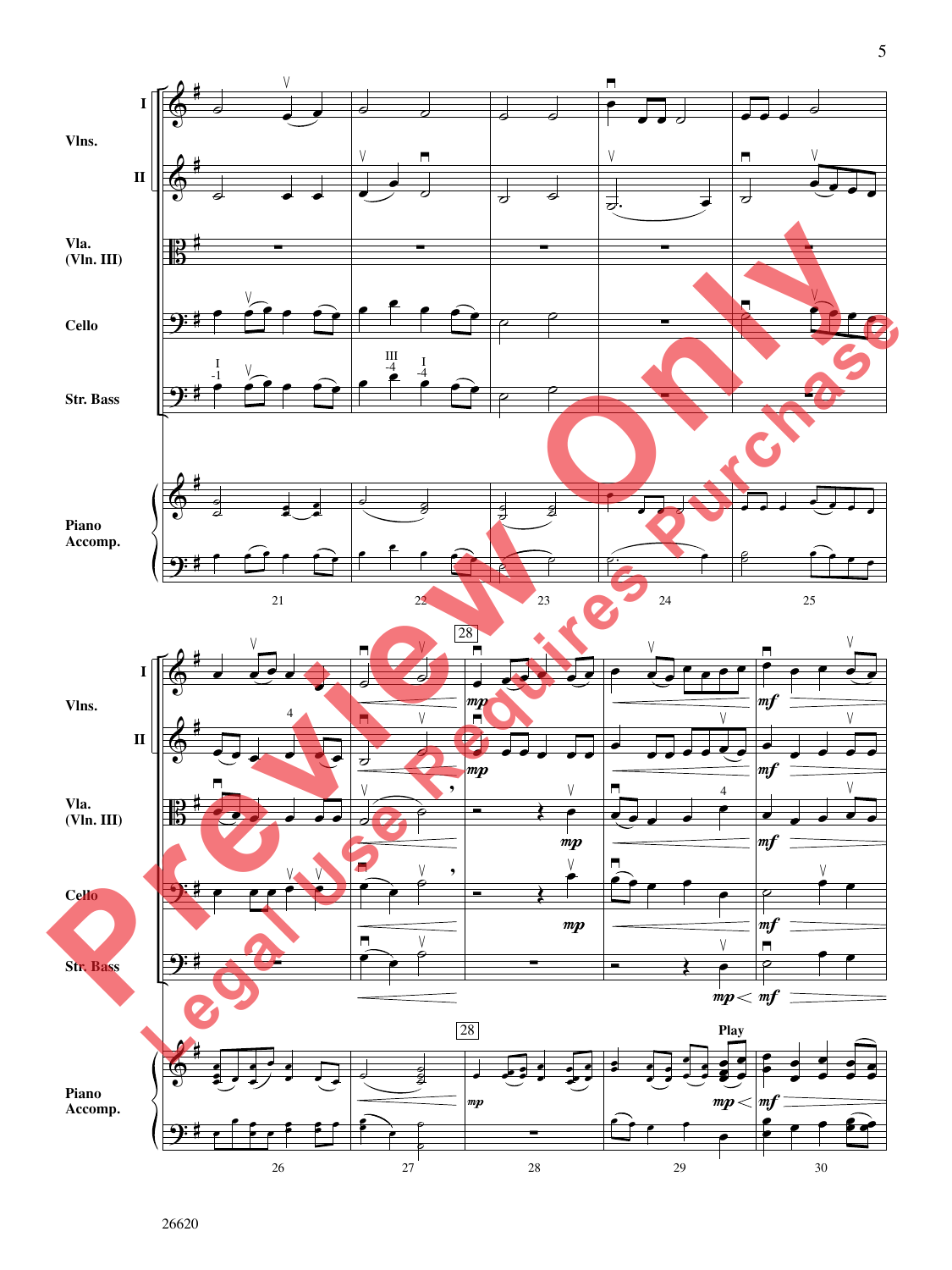